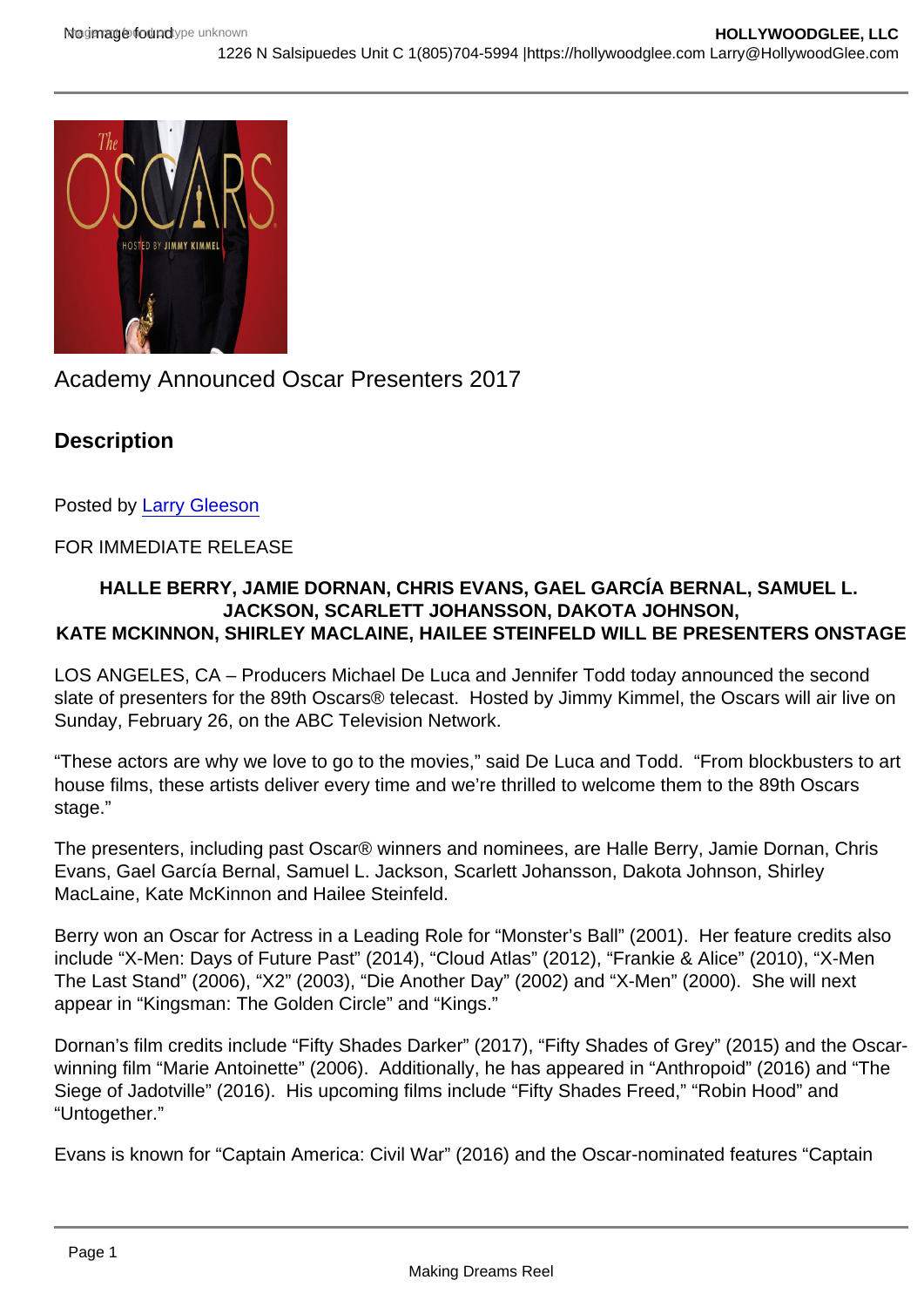America: The Winter Solider" (2014) and "Marvel's The Avengers" (2012). His film credits also include "The Iceman" (2013), "Puncture" (2011), "Scott Pilgrim vs. the World" (2010) and "Fantastic Four" (2005). Evans will next appear in "Gifted," "Avengers: Infinity War" and "Jekyll."

García Bernal's credits include the Oscar-winning films "Babel" (2006) and "The Motorcycle Diaries" (2004) as well as the Oscar-nominated films "Y Tu Mamá También" (2001) and "Amores Perros" (2000). Additionally, he has appeared in "Neruda" (2016), "Desierto" (2016) and "Bad Education" (2004). His upcoming films include "Z" and the animated feature "Coco."

Jackson earned an Oscar nomination for Actor in a Supporting Role for "Pulp Fiction" (1994). Notably, he also appeared in the Oscar-winning films "The Hateful Eight" (2015), "Django Unchained" (2012) and "Inglourious Basterds" (2009). Jackson will next appear in "Kong: Skull Island," "The Hitman's Bodyguard," "Avengers: Infinity War," "The Incredibles 2" and "Inversion."

Johansson appeared in the Oscar-winning features "Her" (2013), "Vicky Cristina Barcelona" (2008) and "Lost in Translation" (2003) as well as the Oscar-nominated films "Iron Man 2" (2010), "Match Point" (2005) and "Girl with a Pearl Earring" (2003). Her credits also include "Captain America: Civil War" (2016) and "Lucy" (2014). Johansson will next be seen in "Ghost in the Shell," "Rock That Body" and "Avengers: Infinity War."

Johnson's credits include "Fifty Shades Darker" (2017), "Fifty Shades of Gray" (2015) and the Oscarwinning feature "The Social Network" (2010). Her other credits include "How to Be Single" (2016), "A Bigger Splash" (2015) and "Black Mass" (2015). Johnson will next appear in "Fifty Shades Freed" and "Suspiria."

MacLaine won an Oscar for Actress in a Leading Role for "Terms of Endearment" (1983). Additionally, she garnered nominations for her leading roles in "The Turning Point" (1977), "Irma La Douce" (1963), "The Apartment" (1960) and "Some Came Running" (1958). She also received a Documentary Feature nomination for "The Other Half of the Sky: A China Memoir" (1975). Her notable credits also include "The Secret Life of Walter Mitty" (2013), "Bernie" (2012), "The Evening Star" (1996), "Postcards from the Edge" (1990) and "Steel Magnolias" (1989). MacLaine will next appear in "The Last Word."

McKinnon's feature credits include "Ghostbusters" (2016), "Masterminds" (2016), "Office Christmas Party" (2016) and the animated features "The Angry Birds Movie" (2016) and "Finding Dory" (2016). In addition, she has appeared in "Sisters" (2015) and "Ted 2" (2015). McKinnon will appear next in "Rock That Body."

Steinfeld received an Oscar nomination for Actress in a Supporting Role for "True Grit" (2010). Her recent credits include "The Edge of Seventeen" (2016), "Ten Thousand Saints" (2015), "Barely Lethal" (2015), "Pitch Perfect 2" (2015), "Begin Again" (2014), "The Homesman" (2014) and "Ender's Game" (2013). Steinfeld will next appear in "Pitch Perfect 3."

The 89th Oscars will be held on Sunday, February 26, 2017, at the Dolby Theatre® at Hollywood & Highland Center® in Hollywood, and will be broadcast live on the ABC Television Network at 7 p.m. ET/4 p.m. PT. The Oscars, produced by De Luca and Todd and hosted by Jimmy Kimmel, also will be televised in more than 225 countries and territories worldwide.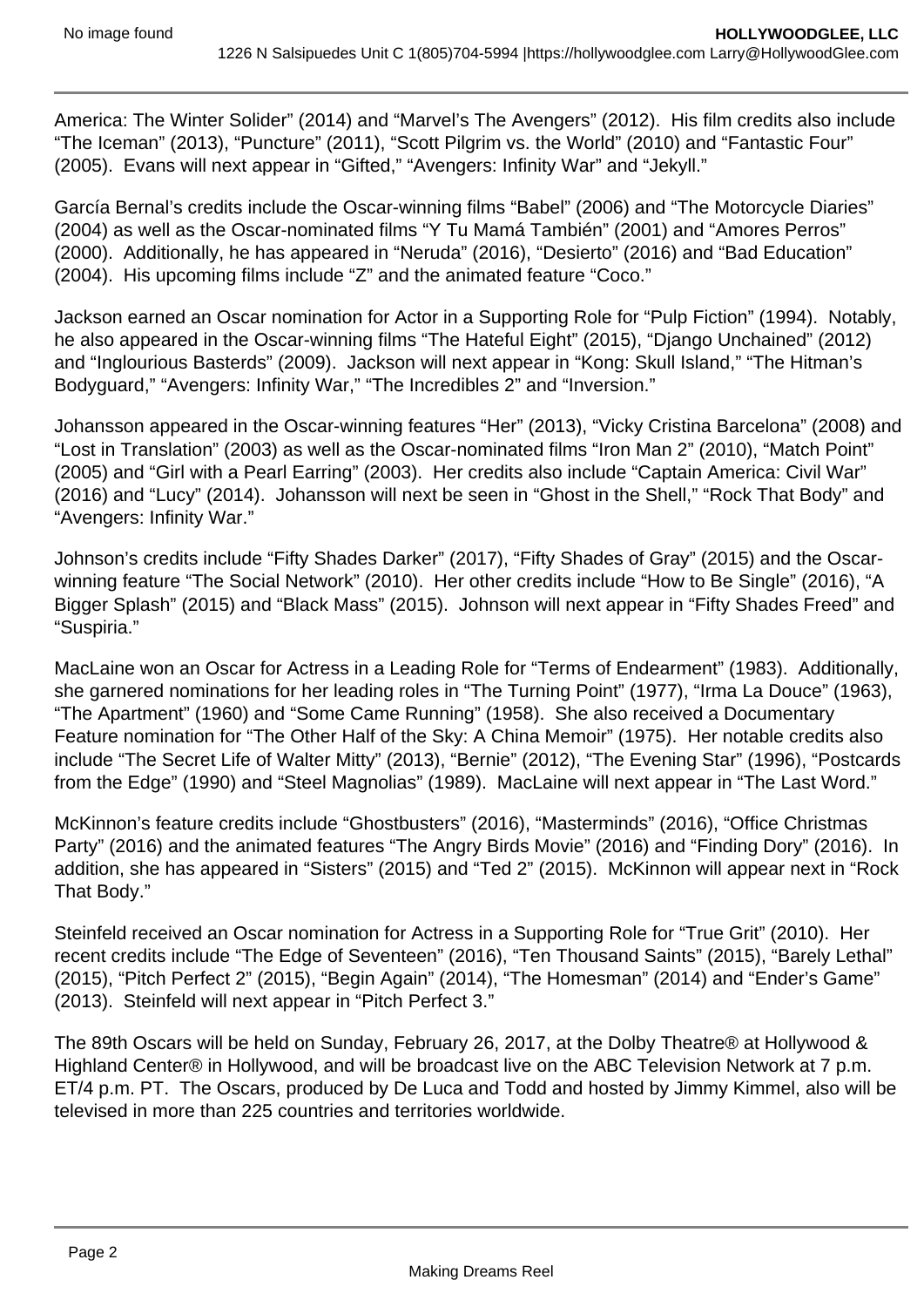# # #

### ABOUT THE ACADEMY

The Academy of Motion Picture Arts and Sciences is a global community of more than 7,000 of the most accomplished artists, filmmakers and executives working in film. In addition to celebrating and recognizing excellence in filmmaking through the Oscars, the Academy supports a wide range of initiatives to promote the art and science of the movies, including public programming, educational outreach and the upcoming Academy Museum of Motion Pictures, which is under construction in Los Angeles.

#### FOLLOW THE ACADEMY

[www.oscars.org](http://cepublic.oscars.org//ct.asp?id=3AD0401F9B3CC4529ABFBB58778E2301C3ED3CEB766161F3A0C6A73E9F8B517E923CEEF2C68BB84AAA782E7215C41E742ECA14EDA4FA7DA40F9D571DBE1C2271&ct=4aeUsxYAAABCWmgzMUFZJlNZHhcEoQAABJmAAAGAECjA3IAgACIhgTPUIBoAsaXuoxqQMfygk6LuSKcKEgPC4JQg) [www.facebook.com/TheAcademy](http://cepublic.oscars.org//ct.asp?id=9BE8BC7997151BB13E61E052497C10A151FBCB9A4DF647ACC49AECF18F2B238CB6C73E662D9F660949377621571D4D773EF52DC2013B741F1EECC4A484461101&ct=4aeUsyIAAABCWmgzMUFZJlNZeJzNIQAACh+AAAGAECAABAA/SsSgIAAxTJiZBkYRNGQ0YmIsk5w13bHF6Pj8T1IIOZoEkHj4u5IpwoSDxOZpCA==) [www.youtube.com/Oscars](http://cepublic.oscars.org//ct.asp?id=033D71117CEC33382B06E68DABFAB8A59FA0AFD555AC2120D4B6DE3294AE0482BABF47F4F126850DCF1DD1961DF72A5B66F1D42D4FFBED926F53B0AEB8C07DE5&ct=4aeUsx0AAABCWmgzMUFZJlNZg+9TtQAABh2AAAGAEAAAukLeoCAAMU0yMTExCjRoNMnpqanDK9mkcdPKSAbnqbmkR8XckU4UJCD71O1A) [www.twitter.com/TheAcademy](http://cepublic.oscars.org//ct.asp?id=EA7ADE33E91EA51BEC6A1CE339DF9317C390F94DD750CB784CDCD4D334FF9EAAD2F49CB7F9DA3C80C7A1A5F4D0420FF26E0FA09CDE0A82DB002FB7EA0D37600C&ct=4aeUsyEAAABCWmgzMUFZJlNZYWx2sQAAB5mAAAGAEC5i1KAgADFMABNCnqMh6nomkeZPPSSEvWqKJfAQorjB5+LuSKcKEgwtjtYg)

MEDIA CONTACT Steve Rohr [Steve.Rohr@oscars.org](http://cepublic.oscars.org//ct.asp?id=EDA16DACF29FB2E50B1992300BE9F8D450BA3A9B7EE89C029B17236DB42EC0D3F139CD44D07329D5100B931C4325A6C38D22D956FCE12954511B3C999F6B6CA3&ct=4aeUsxwAAABCWmgzMUFZJlNZqI6u8QAAB5+AAAEAEEAAGAAq5p0AIAAigaZBmmoU0yMTExFEDKDuiVZ5CR6JZt3kn4u5IpwoSFRHV3iA)

(Source: oscars.org)

### **Category**

1. Oscar

Tags

- 1. 89th Oscars
- 2. ABC Television Network
- 3. Art
- 4. censorship
- 5. entertainment
- 6. Film
- 7. Filmmaking
- 8. inspiration
- 9. marketing
- 10. Media
- 11. News
- 12. Programming
- 13. writing

Date Created